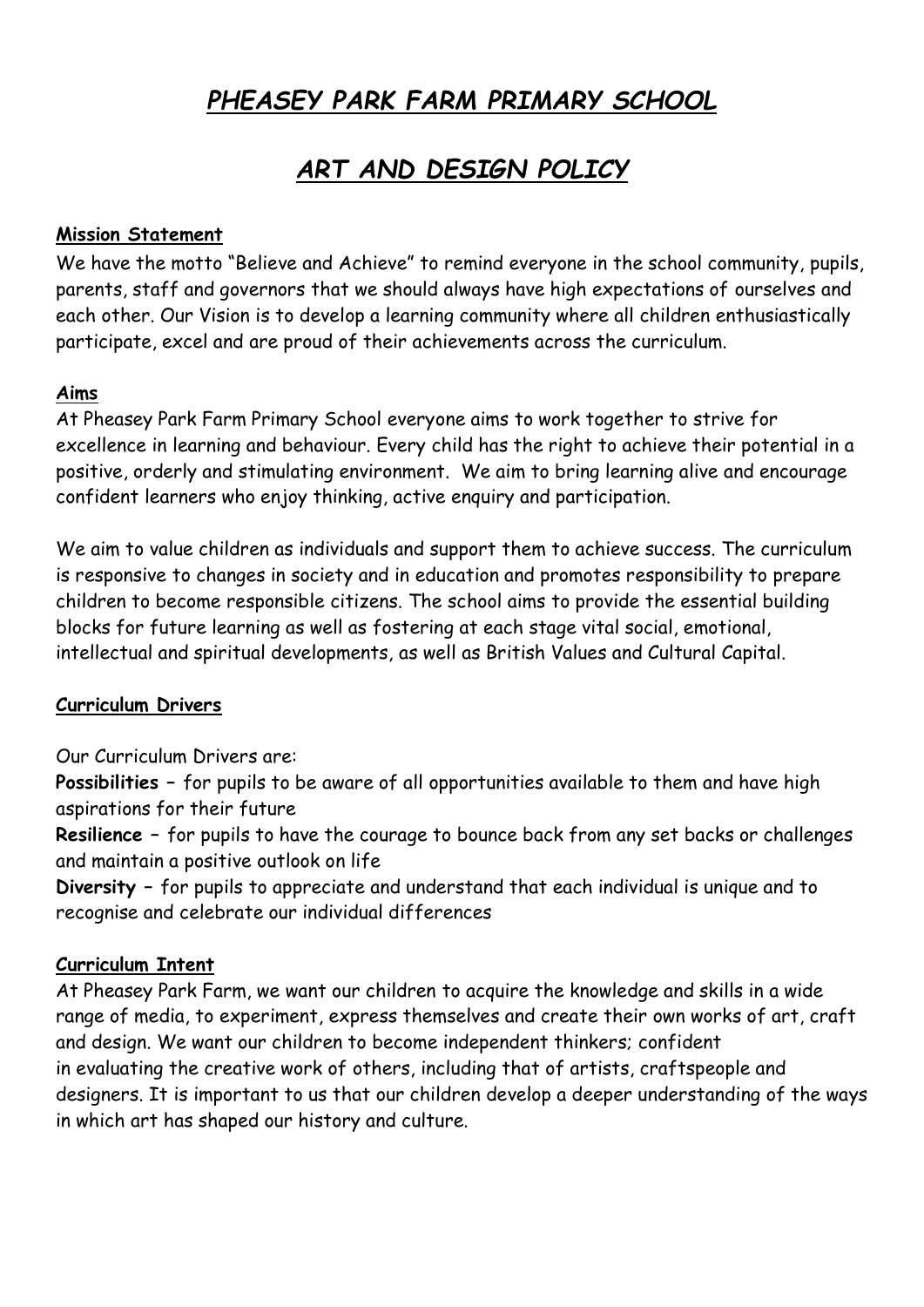The national curriculum for art and design aims to ensure that all pupils:

- produce creative work, exploring their ideas and recording their experiences
- become proficient in drawing, painting, sculpture and other art, craft and design techniques
- evaluate and analyse creative works using the language of art, craft and design

know about great artists, craft makers and designers, and understand the historical and cultural development of their art forms

Learning Outcomes:

#### **Early learning goal – exploring and using media and materials**

Children sing songs, make music and dance, and experiment with ways of changing them. They safely use and explore a variety of materials, tools and techniques, experimenting with colour, design, texture, form and function.

#### **Early learning goal – being imaginative**

Children use what they have learnt about media and materials in original ways, thinking about uses and purposes. They represent their own ideas, thoughts and feelings through design and technology, art, music, dance, role play and stories.

#### **Attainment targets**

By the end of each key stage, pupils are expected to know, apply and understand the matters, skills and processes specified in the relevant programme of study.

# **Subject content**

## *Key stage 1*

Pupils should be taught:

- to use a range of materials creatively to design and make products
- to use drawing, painting and sculpture to develop and share their ideas, experiences and imagination
- to develop a wide range of art and design techniques in using colour, pattern, texture, line, shape, form and space
- about the work of a range of artists, craft makers and designers, describing the differences and similarities between different practices and disciplines, and making links to their own work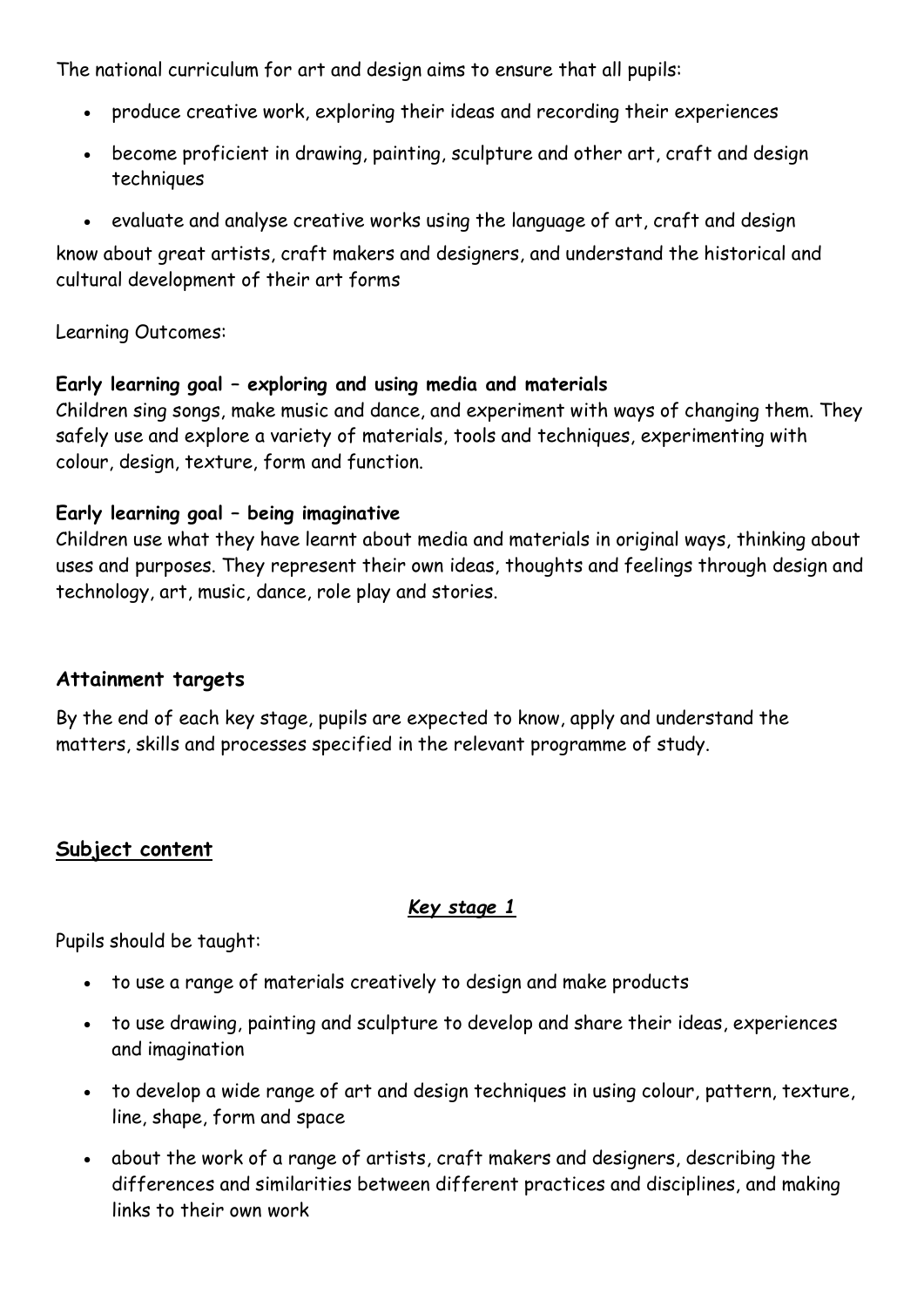## *Key stage 2*

Pupils should be taught to develop their techniques, including their control and their use of materials, with creativity, experimentation and an increasing awareness of different kinds of art, craft and design.

Pupils should be taught:

- to create sketch books to record their observations and use them to review and revisit ideas
- to improve their mastery of art and design techniques, including drawing, painting and sculpture with a range of materials (for example, pencil, charcoal, paint, clay)
- about great artists, architects and designers in history

Art work is developed through topics and on dedicate curriculum days. Often Art, Craft and Design can be integrated with other subjects to ensure cross curricular links, particularly Maths, English. D.T. and Digital Learning However, some aspects of Art need to be studied, therefore, Art may needs to be a discrete area.

#### **Curriculum Implementation**

In order to ensure that children at Pheasey Park Farm School and Early Years Centre have the best learning opportunities in art and design, we implement a curriculum that is sequenced so that the children learn about art and design, materials and methods according to their developmental needs. (See appendix one)

There is a balance between art and design. Two and Three dimensional work is carried out on a variety of scales. The use of Digital Learning is developed. The children will look at art from different cultures and eras. They also evaluate their own work and that of others.

To achieve this we need to use a variety of sources for inspiration:-

- 1. Natural forms
- 2. Photographs
- 3. Books
- 4. Objects (manmade)
- 5. Buildings
- 6. Original and reproductions of work
- 7. People

Sources from other cultures and eras include;

- 1. Pottery
- 2. Weaving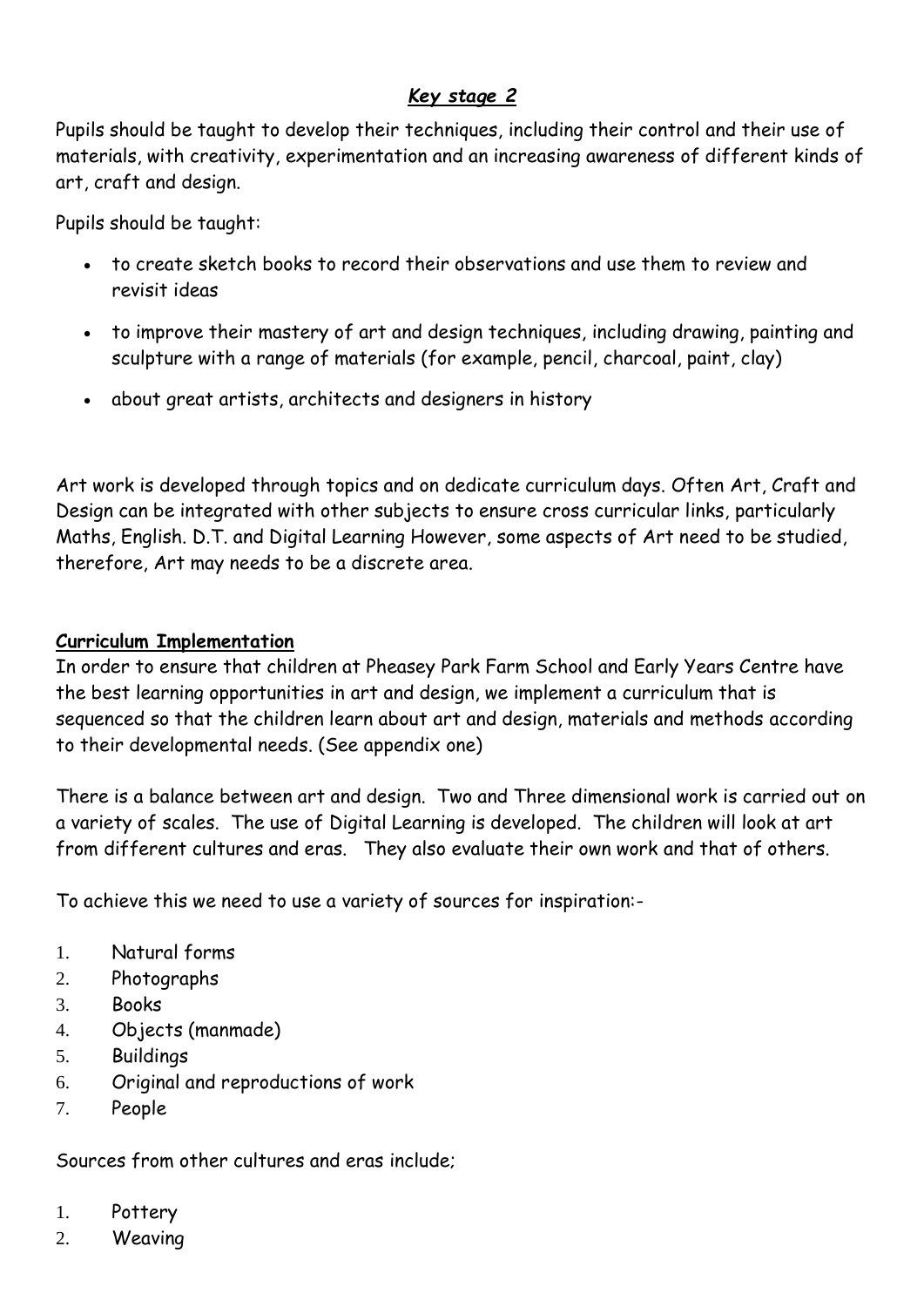- 3. Clothes
- 4. Buildings
- 5. Sculptures
- 6. Paintings
- 7. Portraits
- 8. Prints

The children also compare different images of the same thing. They may choose their own objects and materials to investigate and produce imaginative and practical conclusions. The scheme ensures the need for children to become visually perspective through:-

- 1. Visualising ideas
- 2. Looking at objects
- 3. Working from experience, memory and imagination
- 4. Gathering information to use.
- 5. Sketching and recording images in a variety of ways.
- 6. Judging and becoming critical
- 7. Talking about ideas and feelings.

The ability to look at artists work is developed by comparing and discussing techniques and themes. The children need to develop the ability to use a variety of materials and techniques.

The children are encouraged to experiment and try ideas before they adapt and change their work. They need to decide on the criteria in which to judge work and how they can use appropriate vocabulary to justify and explain their preferences.

As the children progress they also become constructive, supportive and positive in their attitude towards work. They will show how opinions and judgements can be taken into account to improve their work.

## **Resources**

Resources for the teachers and children to use in order to implement the art scheme are artefacts, pictures, posters, photographs and the use of the internet. We also have many books about artists and artists' work, including some prints. All materials and medium are available and stored in classrooms and the art room.

There are opportunities to display art work within the school and classrooms. The children have the opportunity to attend extra curriculum clubs that include art and sewing.

## **Special Educational Needs**

The whole school policy for Special Educational Needs applies to the teaching and learning of art and design. All children are encouraged and supported to develop their full potential in art and design. Some children may require extra support in the classroom and opportunities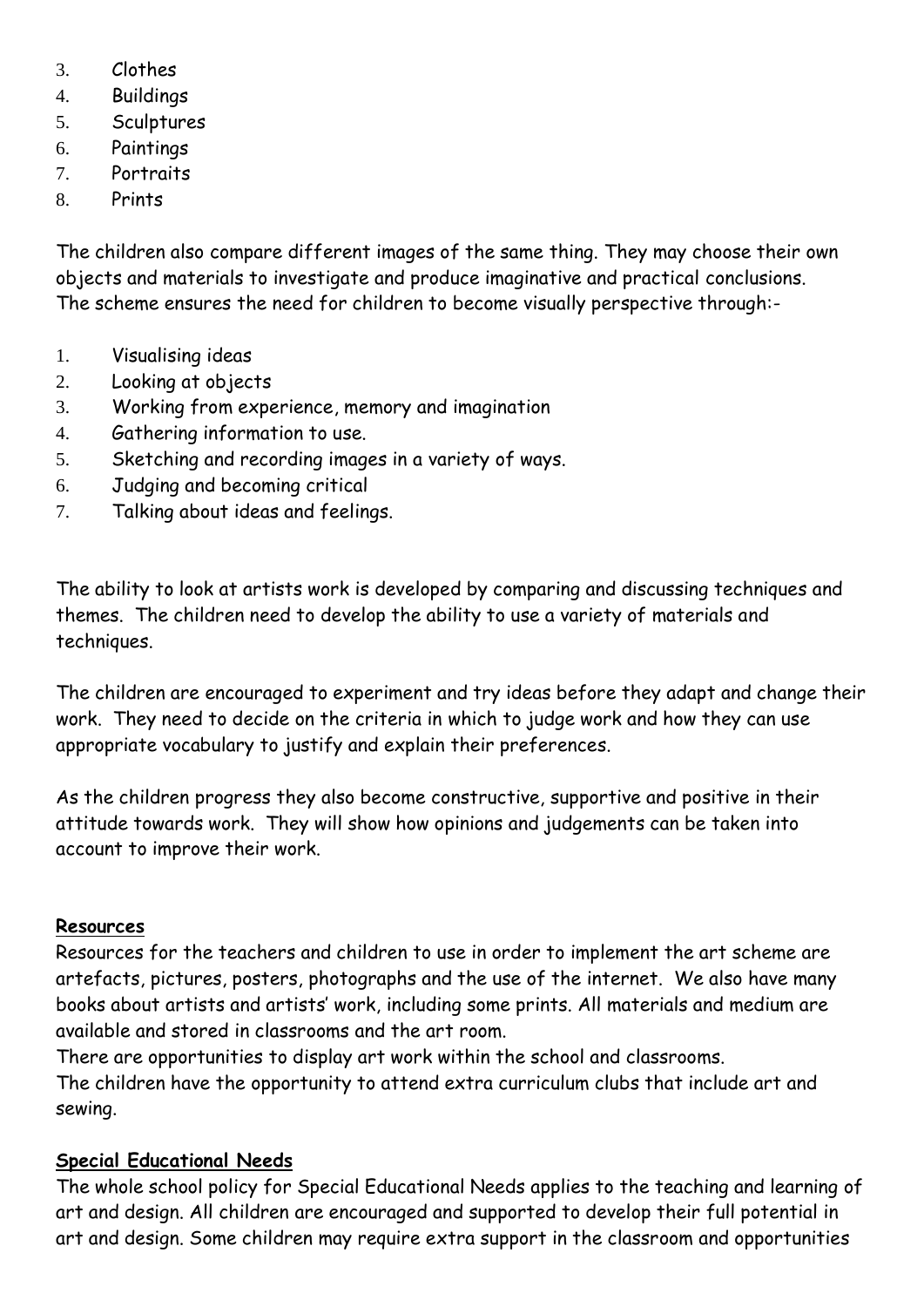for consolidation and reinforcement. Activities are differentiated to meet the needs of all pupils.

# **Academically More Able**

To challenge academically more able children, they will be given open-ended questions and tasks and be encouraged to follow lines of thought creatively and independently. We will strive to further develop their personal learning, thinking and artistic skills through detailed observational drawings and effective use of a wide variety and mix of resources, medium and materials for the challenging tasks set. Children will also be given enrichment tasks and activities that combine both breadth and depth.

## **Cross-Curricular Links**

Art and Design is a subject that touches on many other areas taught at Pheasey Park Farm Primary School, such as English, History, DT and Music. When it comes to teaching, the obvious areas where these topics can be taught together are known as cross-curricular links. At Pheasey Park Farm, we believe that cross-curricular links are important because:

- They help the curriculum to become a 'whole learning experience' with continuity rather than a series of separated lessons on different subjects.
- They can improve teaching by getting both teachers and pupils to work together for common goals.
- They add fun and novelty to lessons, encouraging wider thinking, participation and enthusiasm.
- They promote subjects with 'reality', setting topics into a relevant context for pupils and remove the isolated learning so often associated with single subject teaching.
- It gives opportunities to practise and apply skills using technology in order to locate and present information efficiently and appropriately.

## **Roles and Responsibilities**

There is a named subject leader responsible for co-ordinating the teaching of art and design throughout the school. Their role is to:

- Provide support, advice and resources to members of staff.
- Monitor the teaching of and outcomes for all children, revising policies and supporting staff with planning of art and design where necessary.
- Monitor the teaching of art and design across the school, highlighting the continuity and progression of the areas taught across the school.
- Attend relevant training and support staff through relevant INSET sessions.
- Monitor the use and need of resources throughout the school, including managing the budget allocation for art and design.

## **Inclusion**

Effective inclusion involves teaching a lively, interesting, relevant and stimulating art and design curriculum that:

- Builds on and is enriched by the differing experiences pupils bring to art and design.
- Meets all pupils learning needs, including those with learning difficulties or who are academically more able, boys and girls, pupils for who English is an additional language,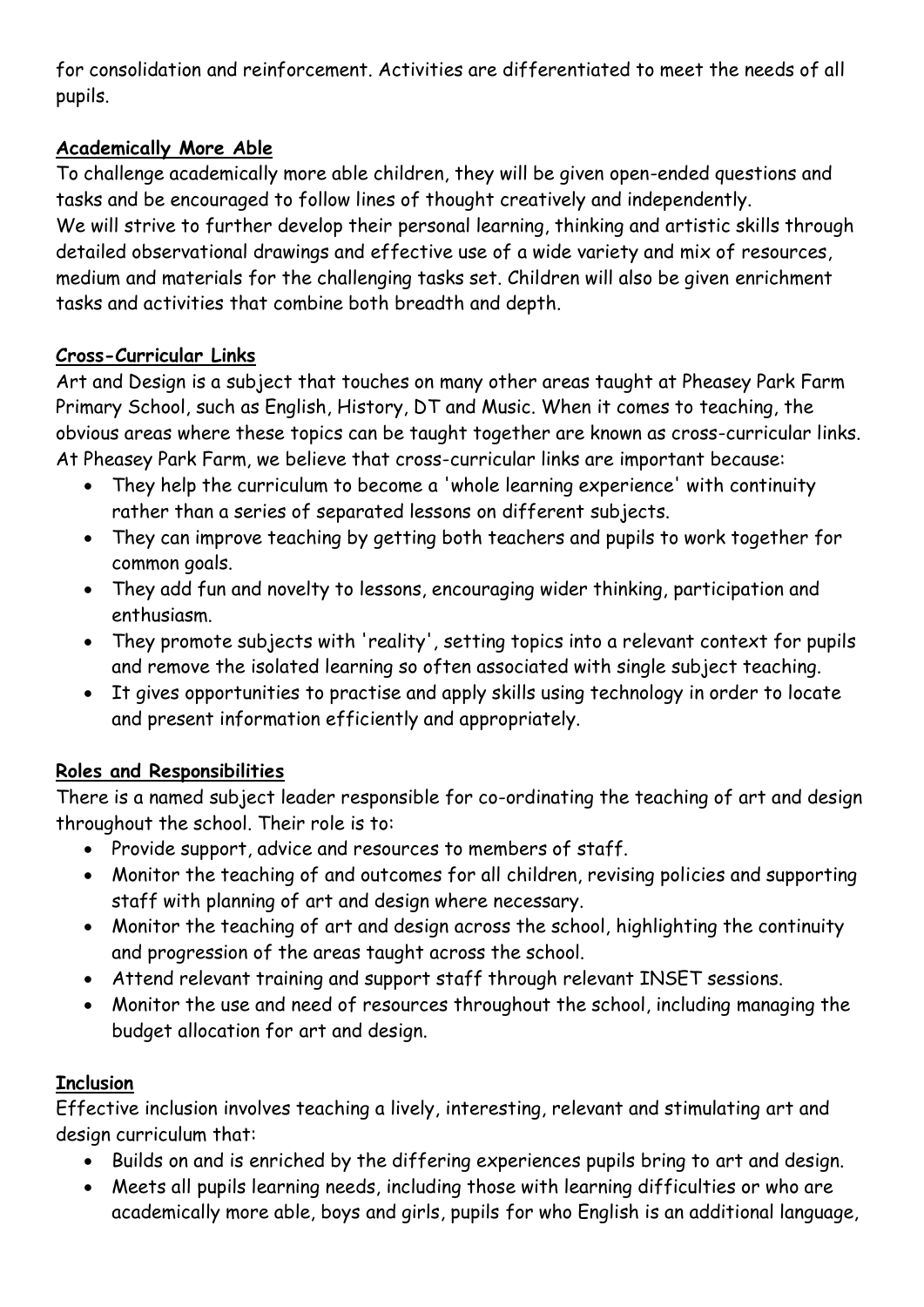pupils from all religious communities and pupils from a wide range of ethnic groups and diverse family backgrounds.

To overcome any potential barriers to learning in art and design, some pupils may require:

- Support to access art work, artefacts and text.
- Help to communicate their ideas creatively.
- A non-visual way of accessing sources of information.

# **Equal Opportunities**

At Pheasey Park Farm Primary School we recognise that in each class there are children of different abilities and we seek to ensure that every child is able to access the curriculum at their level, irrespective of gender, ability (both mental and physical), heritage, ethnicity or social circumstances. In our planning and teaching we aim to provide support and extend those children of lower or higher ability to ensure each child achieves. We look for ways to enable every child to present their work, whether it is through written evidence, drawings or annotated scribing by an adult, as well as using ICT to record ideas. By incorporating varied methods of recording, no child should be disadvantaged by their abilities in other areas such as English. Visual, auditory and kinaesthetic learners are supported and planned for in accordance with their needs. Great importance is placed upon the use of visual images within art and design, as it is a major tool for the development of vocabulary for pupils who struggle with English language skills.

## **Monitoring and Review**

All teaching staff are involved in the planning and teaching of art and design. Monitoring will be carried out by the head teacher, senior management team and subject leader in the following ways:

- Informal discussion with staff and pupils.
- Collection/ monitoring of art and design planning.
- Monitoring of work through book trawls.
- Classroom observations.

## **Organisation**

Classroom organisation for art and design should ensure that the children have suitable work areas, resources readily available and have access to and use artefacts effectively. Children should be trained to use the equipment safely, correctly and to tidy equipment and materials after use.

# **Impact**

Art, craft and design embodies some of the highest forms of human creativity and develops children's cultural capital. A high-quality art and design education engages, inspires and challenges children, equipping them with the knowledge and skills to experiment, invent and create their own works of art, craft and design. The children learn how to problem solve and become resilient learners. As children progress, they should be able to think critically and